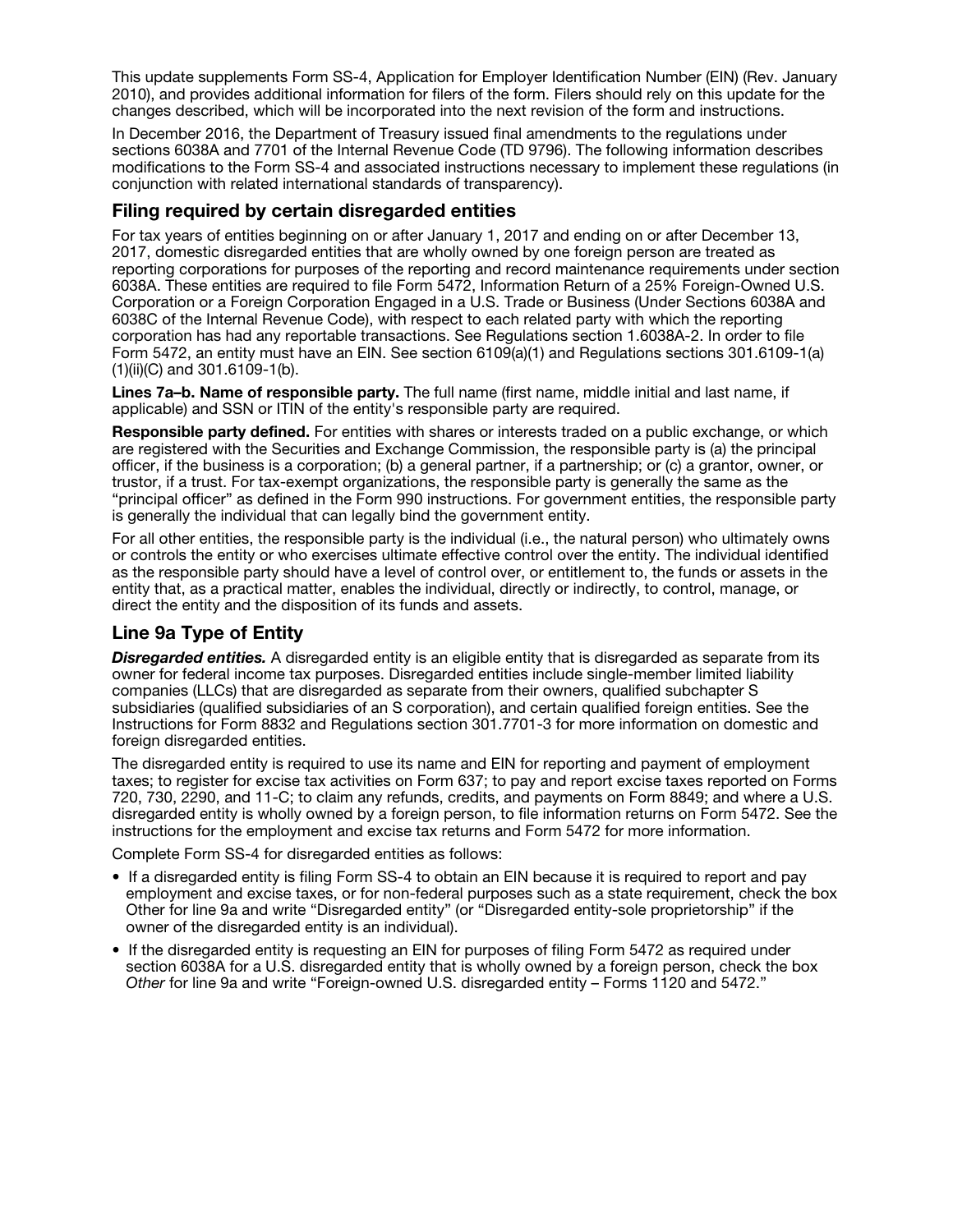- If the disregarded entity is requesting an EIN for purposes of filing Form 8832 to elect classification as an association taxable as a corporation, or Form 2553 to elect S corporation status, check the box *Corporation* for line 9a and write "Single-member" and the form number of the return that will be filed (Form 1120 or 1120S).
- If the disregarded entity is requesting an EIN because it has acquired one or more additional owners and its classification has changed to partnership under the default rules of Regulations section 301.7701-3(f), check, the box *Partnership* for line 9a.

*Page Last updated \*\*\*\*\*\*\**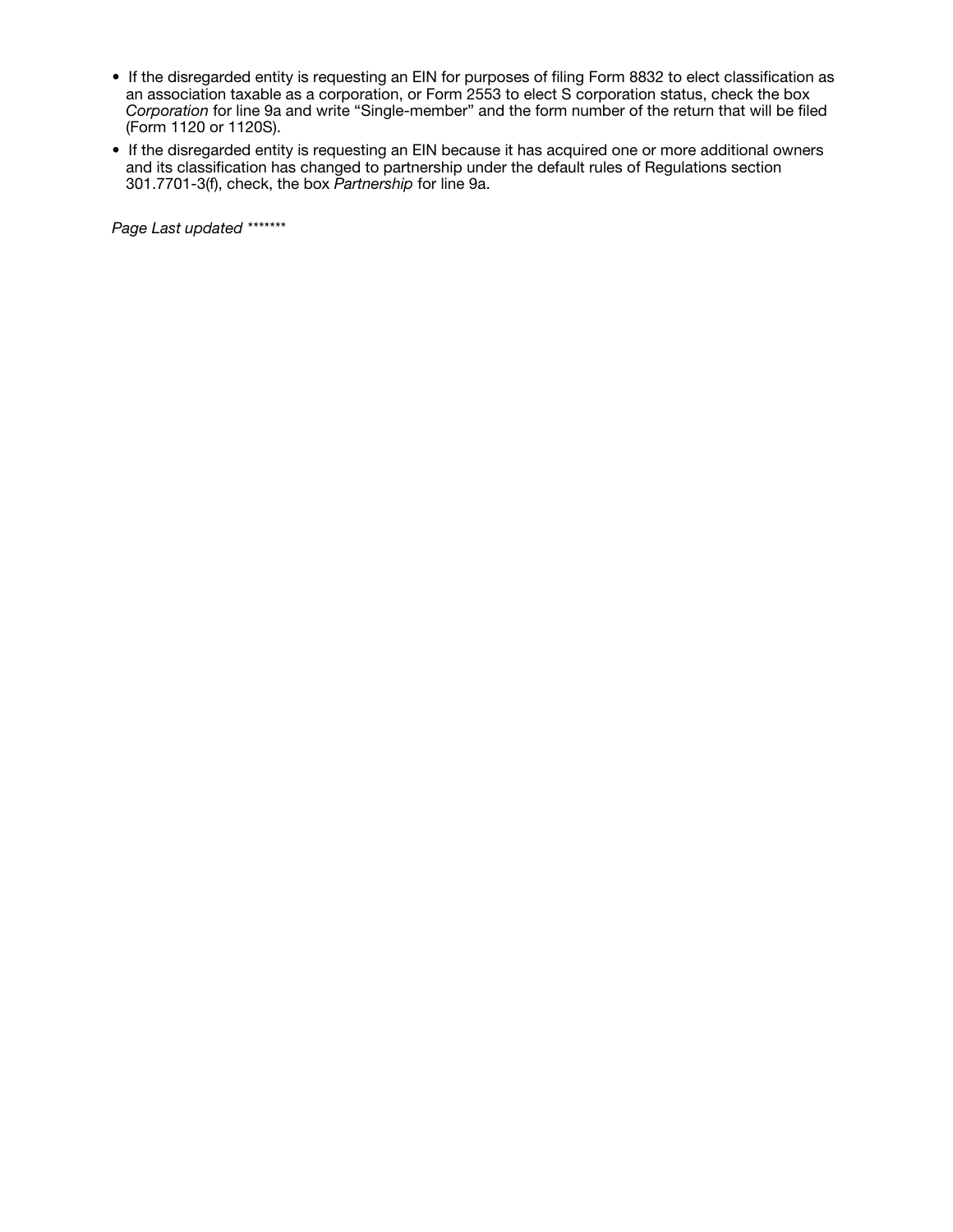| Form                                                   |
|--------------------------------------------------------|
| (Rev. January 2010)                                    |
| Department of the Treasury<br>Internal Revenue Service |

## Application for Employer Identification Number

(For use by employers, corporations, partnerships, trusts, estates, churches, government agencies, Indian tribal entities, certain individuals, and others.) a copy for your records.

OMB No. 1545-0003

EIN

|  | bartment of the Treasury   ► See separate instructions for each line.    | $\blacktriangleright$ Keep |
|--|--------------------------------------------------------------------------|----------------------------|
|  | Legal name of entity (or individual) for whom the EIN is being requested |                            |

|                        | $\mathbf{2}$                                                                                                               |                                                                                                                                                                                                                                      | Trade name of business (if different from name on line 1)                                                                                                   |                                   | 3                                                        | Executor, administrator, trustee, "care of" name       |                                                          |                                                                                                                                                |
|------------------------|----------------------------------------------------------------------------------------------------------------------------|--------------------------------------------------------------------------------------------------------------------------------------------------------------------------------------------------------------------------------------|-------------------------------------------------------------------------------------------------------------------------------------------------------------|-----------------------------------|----------------------------------------------------------|--------------------------------------------------------|----------------------------------------------------------|------------------------------------------------------------------------------------------------------------------------------------------------|
|                        | 4a                                                                                                                         |                                                                                                                                                                                                                                      | Mailing address (room, apt., suite no. and street, or P.O. box)<br>Street address (if different) (Do not enter a P.O. box.)<br>5a                           |                                   |                                                          |                                                        |                                                          |                                                                                                                                                |
|                        | 4b                                                                                                                         | City, state, and ZIP code (if foreign, see instructions)<br>5b                                                                                                                                                                       |                                                                                                                                                             |                                   | City, state, and ZIP code (if foreign, see instructions) |                                                        |                                                          |                                                                                                                                                |
| Type or print clearly. | 6                                                                                                                          |                                                                                                                                                                                                                                      | County and state where principal business is located                                                                                                        |                                   |                                                          |                                                        |                                                          |                                                                                                                                                |
|                        | 7a                                                                                                                         | Name of responsible party                                                                                                                                                                                                            |                                                                                                                                                             |                                   |                                                          | 7b SSN, ITIN, or EIN                                   |                                                          |                                                                                                                                                |
| 8а                     |                                                                                                                            | Is this application for a limited liability company (LLC)                                                                                                                                                                            |                                                                                                                                                             |                                   | 8b If 8a is "Yes," enter the number of                   |                                                        |                                                          |                                                                                                                                                |
|                        |                                                                                                                            | (or a foreign equivalent)? $\cdot \cdot \cdot \cdot \cdot \cdot \cdot \cdot$<br>LLC members ▶<br>$\Box$ No<br>and the contract of the contract of the contract of the<br>If 8a is "Yes," was the LLC organized in the United States? |                                                                                                                                                             |                                   |                                                          |                                                        |                                                          |                                                                                                                                                |
| 8c                     |                                                                                                                            |                                                                                                                                                                                                                                      |                                                                                                                                                             |                                   |                                                          |                                                        |                                                          | Yes<br>No                                                                                                                                      |
| 9a                     |                                                                                                                            |                                                                                                                                                                                                                                      | Type of entity (check only one box). Caution. If 8a is "Yes," see the instructions for the correct box to check.                                            |                                   |                                                          |                                                        |                                                          |                                                                                                                                                |
|                        |                                                                                                                            | Sole proprietor (SSN)                                                                                                                                                                                                                |                                                                                                                                                             |                                   |                                                          | Estate (SSN of decedent)                               |                                                          |                                                                                                                                                |
|                        |                                                                                                                            | Partnership                                                                                                                                                                                                                          |                                                                                                                                                             |                                   |                                                          | Plan administrator (TIN)                               |                                                          |                                                                                                                                                |
|                        |                                                                                                                            |                                                                                                                                                                                                                                      | Corporation (enter form number to be filed) ▶                                                                                                               |                                   |                                                          | Trust (TIN of grantor)                                 |                                                          |                                                                                                                                                |
|                        |                                                                                                                            | Personal service corporation                                                                                                                                                                                                         |                                                                                                                                                             |                                   |                                                          | <b>National Guard</b>                                  |                                                          | State/local government                                                                                                                         |
|                        |                                                                                                                            |                                                                                                                                                                                                                                      | Church or church-controlled organization                                                                                                                    |                                   |                                                          | Farmers' cooperative                                   |                                                          | Federal government/military                                                                                                                    |
|                        |                                                                                                                            |                                                                                                                                                                                                                                      | Other nonprofit organization (specify) ▶                                                                                                                    |                                   |                                                          | <b>REMIC</b>                                           |                                                          | Indian tribal governments/enterprises                                                                                                          |
|                        |                                                                                                                            | Other (specify) $\blacktriangleright$                                                                                                                                                                                                |                                                                                                                                                             |                                   |                                                          | Group Exemption Number (GEN) if any ▶                  |                                                          |                                                                                                                                                |
| 9b                     |                                                                                                                            |                                                                                                                                                                                                                                      | If a corporation, name the state or foreign country (if                                                                                                     | State                             |                                                          |                                                        |                                                          | Foreign country                                                                                                                                |
|                        |                                                                                                                            | applicable) where incorporated                                                                                                                                                                                                       |                                                                                                                                                             |                                   |                                                          |                                                        |                                                          |                                                                                                                                                |
| 10                     |                                                                                                                            |                                                                                                                                                                                                                                      | Reason for applying (check only one box)                                                                                                                    |                                   |                                                          | Banking purpose (specify purpose) >                    |                                                          |                                                                                                                                                |
|                        | Started new business (specify type) ▶                                                                                      |                                                                                                                                                                                                                                      |                                                                                                                                                             |                                   | Changed type of organization (specify new type) >        |                                                        |                                                          |                                                                                                                                                |
|                        |                                                                                                                            | Purchased going business                                                                                                                                                                                                             |                                                                                                                                                             |                                   |                                                          |                                                        |                                                          |                                                                                                                                                |
|                        | Hired employees (Check the box and see line 13.)                                                                           |                                                                                                                                                                                                                                      |                                                                                                                                                             | Created a trust (specify type) ▶  |                                                          |                                                        |                                                          |                                                                                                                                                |
|                        |                                                                                                                            | Compliance with IRS withholding regulations<br>Created a pension plan (specify type) ▶                                                                                                                                               |                                                                                                                                                             |                                   |                                                          |                                                        |                                                          |                                                                                                                                                |
|                        |                                                                                                                            | Other (specify) ▶                                                                                                                                                                                                                    |                                                                                                                                                             |                                   |                                                          |                                                        |                                                          |                                                                                                                                                |
| 11                     |                                                                                                                            |                                                                                                                                                                                                                                      | Date business started or acquired (month, day, year). See instructions.                                                                                     |                                   |                                                          | 12                                                     |                                                          | Closing month of accounting year                                                                                                               |
|                        |                                                                                                                            |                                                                                                                                                                                                                                      |                                                                                                                                                             |                                   |                                                          | 14                                                     |                                                          | If you expect your employment tax liability to be \$1,000 or                                                                                   |
| 13                     |                                                                                                                            |                                                                                                                                                                                                                                      |                                                                                                                                                             |                                   |                                                          | less in a full calendar year and want to file Form 944 |                                                          |                                                                                                                                                |
|                        | Highest number of employees expected in the next 12 months (enter -0- if none).<br>If no employees expected, skip line 14. |                                                                                                                                                                                                                                      |                                                                                                                                                             |                                   | annually instead of Forms 941 quarterly, check here.     |                                                        |                                                          |                                                                                                                                                |
|                        |                                                                                                                            |                                                                                                                                                                                                                                      |                                                                                                                                                             |                                   |                                                          |                                                        | (Your employment tax liability generally will be \$1,000 |                                                                                                                                                |
|                        |                                                                                                                            | Agricultural                                                                                                                                                                                                                         | Household                                                                                                                                                   | Other                             |                                                          |                                                        |                                                          | or less if you expect to pay \$4,000 or less in total wages.)                                                                                  |
|                        |                                                                                                                            |                                                                                                                                                                                                                                      |                                                                                                                                                             |                                   |                                                          | every quarter.                                         |                                                          | If you do not check this box, you must file Form 941 for                                                                                       |
|                        |                                                                                                                            |                                                                                                                                                                                                                                      |                                                                                                                                                             |                                   |                                                          |                                                        |                                                          |                                                                                                                                                |
| 15                     |                                                                                                                            | nonresident alien (month, day, year)                                                                                                                                                                                                 |                                                                                                                                                             |                                   |                                                          |                                                        |                                                          | First date wages or annuities were paid (month, day, year). Note. If applicant is a withholding agent, enter date income will first be paid to |
|                        |                                                                                                                            |                                                                                                                                                                                                                                      |                                                                                                                                                             | <b>Contract Contract Contract</b> | the contract of the contract of                          |                                                        |                                                          |                                                                                                                                                |
| 16                     |                                                                                                                            |                                                                                                                                                                                                                                      | Check one box that best describes the principal activity of your business.                                                                                  |                                   |                                                          | Health care & social assistance                        |                                                          | Wholesale-agent/broker                                                                                                                         |
|                        |                                                                                                                            | Rental & leasing<br>Construction<br>Transportation & warehousing<br>Retail<br>$\perp$<br>Accommodation & food service<br>Wholesale-other                                                                                             |                                                                                                                                                             |                                   |                                                          |                                                        |                                                          |                                                                                                                                                |
|                        |                                                                                                                            | Finance & insurance<br>Real estate<br>Manufacturing<br>Other (specify) ▶<br>Indicate principal line of merchandise sold, specific construction work done, products produced, or services provided.                                   |                                                                                                                                                             |                                   |                                                          |                                                        |                                                          |                                                                                                                                                |
| 17                     |                                                                                                                            |                                                                                                                                                                                                                                      |                                                                                                                                                             |                                   |                                                          |                                                        |                                                          |                                                                                                                                                |
| 18                     |                                                                                                                            | If "Yes," write previous EIN here ▶                                                                                                                                                                                                  | Has the applicant entity shown on line 1 ever applied for and received an EIN?                                                                              |                                   |                                                          | _l Yes                                                 | No                                                       |                                                                                                                                                |
|                        |                                                                                                                            |                                                                                                                                                                                                                                      |                                                                                                                                                             |                                   |                                                          |                                                        |                                                          |                                                                                                                                                |
| <b>Third</b>           |                                                                                                                            | Complete this section only if you want to authorize the named individual to receive the entity's EIN and answer questions about the completion of this form.                                                                         |                                                                                                                                                             |                                   |                                                          |                                                        | Designee's telephone number (include area code)          |                                                                                                                                                |
| Party                  |                                                                                                                            | Designee's name                                                                                                                                                                                                                      |                                                                                                                                                             |                                   |                                                          |                                                        |                                                          |                                                                                                                                                |
|                        |                                                                                                                            |                                                                                                                                                                                                                                      |                                                                                                                                                             |                                   |                                                          |                                                        |                                                          |                                                                                                                                                |
| <b>Designee</b>        |                                                                                                                            | Address and ZIP code                                                                                                                                                                                                                 |                                                                                                                                                             |                                   |                                                          |                                                        |                                                          | Designee's fax number (include area code)                                                                                                      |
|                        |                                                                                                                            |                                                                                                                                                                                                                                      |                                                                                                                                                             |                                   |                                                          |                                                        |                                                          |                                                                                                                                                |
|                        |                                                                                                                            |                                                                                                                                                                                                                                      | Under penalties of perjury, I declare that I have examined this application, and to the best of my knowledge and belief, it is true, correct, and complete. |                                   |                                                          |                                                        |                                                          | Applicant's telephone number (include area code)                                                                                               |
|                        |                                                                                                                            | Name and title (type or print clearly) ▶                                                                                                                                                                                             |                                                                                                                                                             |                                   |                                                          |                                                        |                                                          |                                                                                                                                                |
|                        |                                                                                                                            |                                                                                                                                                                                                                                      |                                                                                                                                                             |                                   |                                                          |                                                        |                                                          | Applicant's fax number (include area code)                                                                                                     |
|                        | Signature ▶                                                                                                                |                                                                                                                                                                                                                                      |                                                                                                                                                             |                                   |                                                          | Date $\blacktriangleright$                             |                                                          |                                                                                                                                                |
|                        |                                                                                                                            |                                                                                                                                                                                                                                      | For Privacy Act and Paperwork Reduction Act Notice, see separate instructions.                                                                              |                                   |                                                          |                                                        | Cat. No. 16055N                                          | Form SS-4 (Rev. 1-2010)                                                                                                                        |